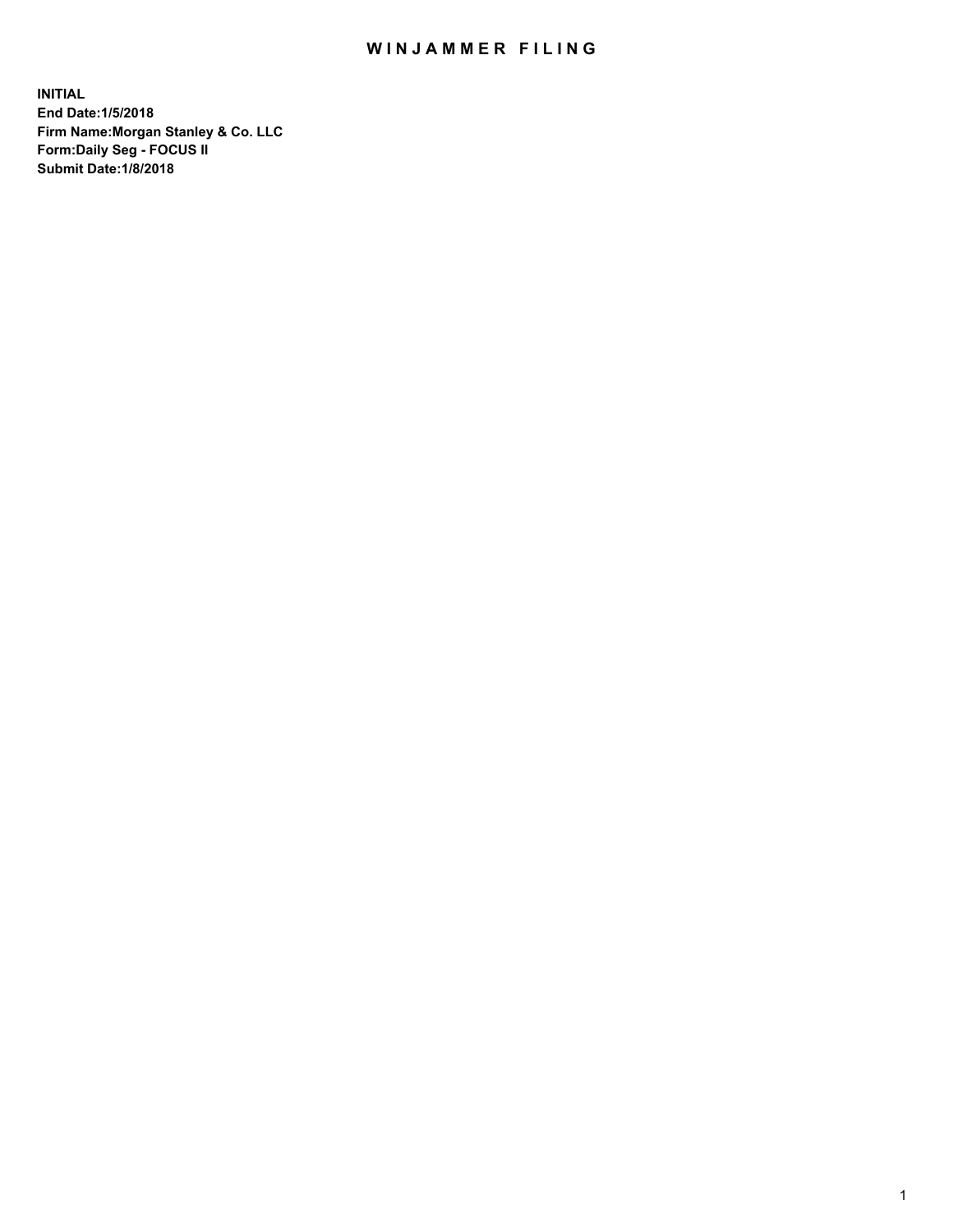## **INITIAL End Date:1/5/2018 Firm Name:Morgan Stanley & Co. LLC Form:Daily Seg - FOCUS II Submit Date:1/8/2018 Daily Segregation - Cover Page**

| Name of Company<br><b>Contact Name</b><br><b>Contact Phone Number</b><br><b>Contact Email Address</b>                                                                                                                                                                                                                         | Morgan Stanley & Co. LLC<br>Ikram Shah<br>212-276-0963<br>lkram.shah@morganstanley.com |
|-------------------------------------------------------------------------------------------------------------------------------------------------------------------------------------------------------------------------------------------------------------------------------------------------------------------------------|----------------------------------------------------------------------------------------|
| FCM's Customer Segregated Funds Residual Interest Target (choose one):<br>a. Minimum dollar amount: ; or<br>b. Minimum percentage of customer segregated funds required:%; or<br>c. Dollar amount range between: and; or<br>d. Percentage range of customer segregated funds required between:% and%.                         | 285,000,000<br>0 <sub>0</sub><br>00                                                    |
| FCM's Customer Secured Amount Funds Residual Interest Target (choose one):<br>a. Minimum dollar amount: ; or<br>b. Minimum percentage of customer secured funds required:%; or<br>c. Dollar amount range between: and; or<br>d. Percentage range of customer secured funds required between:% and%.                           | 140,000,000<br>0 <sub>0</sub><br>0 <sub>0</sub>                                        |
| FCM's Cleared Swaps Customer Collateral Residual Interest Target (choose one):<br>a. Minimum dollar amount: ; or<br>b. Minimum percentage of cleared swaps customer collateral required:%; or<br>c. Dollar amount range between: and; or<br>d. Percentage range of cleared swaps customer collateral required between:% and%. | 92,000,000<br>0 <sub>0</sub><br><u>00</u>                                              |

Attach supporting documents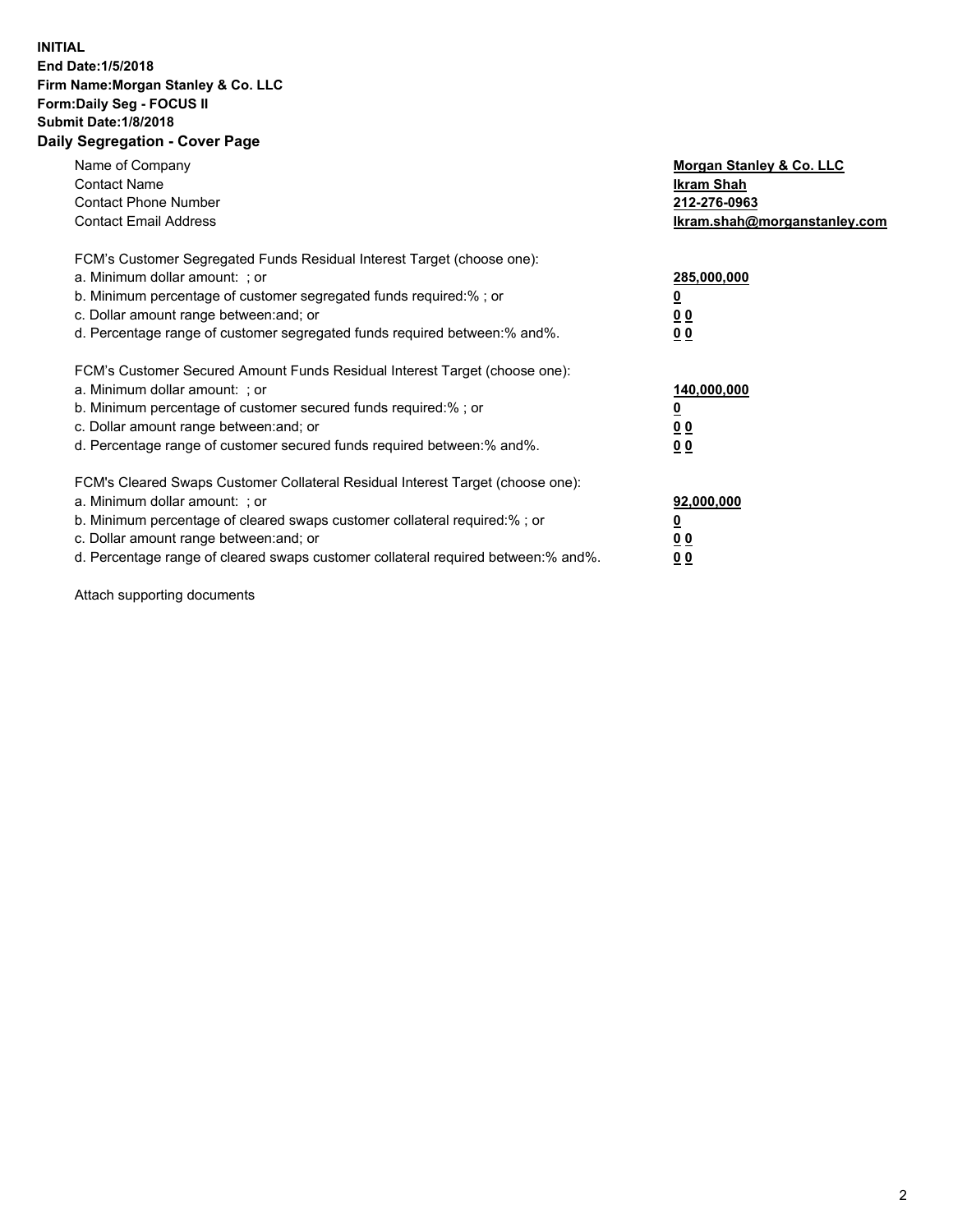## **INITIAL End Date:1/5/2018 Firm Name:Morgan Stanley & Co. LLC Form:Daily Seg - FOCUS II Submit Date:1/8/2018 Daily Segregation - Secured Amounts** Foreign Futures and Foreign Options Secured Amounts Amount required to be set aside pursuant to law, rule or regulation of a foreign government or a rule of a self-regulatory organization authorized thereunder

- 1. Net ledger balance Foreign Futures and Foreign Option Trading All Customers A. Cash **2,792,581,818** [7315] B. Securities (at market) **1,653,066,382** [7317] 2. Net unrealized profit (loss) in open futures contracts traded on a foreign board of trade **846,489,332** [7325]
- 3. Exchange traded options
	- a. Market value of open option contracts purchased on a foreign board of trade **8,547,073** [7335]
	- b. Market value of open contracts granted (sold) on a foreign board of trade **-11,629,541** [7337]
- 4. Net equity (deficit) (add lines 1. 2. and 3.) **5,289,055,064** [7345]
- 5. Account liquidating to a deficit and account with a debit balances gross amount **14,739,563** [7351] Less: amount offset by customer owned securities **-11,805,355** [7352] **2,934,208**
- 6. Amount required to be set aside as the secured amount Net Liquidating Equity Method (add lines 4 and 5)
- 7. Greater of amount required to be set aside pursuant to foreign jurisdiction (above) or line 6.

## FUNDS DEPOSITED IN SEPARATE REGULATION 30.7 ACCOUNTS

- 1. Cash in banks
	- A. Banks located in the United States **168,276,416** [7500]
	- B. Other banks qualified under Regulation 30.7 **819,376,985** [7520] **987,653,401**
- 2. Securities
	- A. In safekeeping with banks located in the United States **308,103,326** [7540]
	- B. In safekeeping with other banks qualified under Regulation 30.7 **0** [7560] **308,103,326** [7570]
- 3. Equities with registered futures commission merchants
	-
	-
	- C. Unrealized gain (loss) on open futures contracts **1,211,086** [7600]
	- D. Value of long option contracts **0** [7610]
- E. Value of short option contracts **0** [7615] **8,857,700** [7620]
- 4. Amounts held by clearing organizations of foreign boards of trade
	-
	-
	- C. Amount due to (from) clearing organization daily variation **0** [7660]
	- D. Value of long option contracts **0** [7670]
	- E. Value of short option contracts **0** [7675] **0** [7680]
- 5. Amounts held by members of foreign boards of trade
	-
	-
	- C. Unrealized gain (loss) on open futures contracts **845,278,246** [7720]
	- D. Value of long option contracts **8,547,073** [7730]
	- E. Value of short option contracts **-11,629,541** [7735] **4,177,620,313**
- 6. Amounts with other depositories designated by a foreign board of trade **0** [7760]
- 7. Segregated funds on hand **0** [7765]
- 8. Total funds in separate section 30.7 accounts **5,482,234,740** [7770]
- 9. Excess (deficiency) Set Aside for Secured Amount (subtract line 7 Secured Statement Page 1 from Line 8)
- 10. Management Target Amount for Excess funds in separate section 30.7 accounts **140,000,000** [7780]
- 11. Excess (deficiency) funds in separate 30.7 accounts over (under) Management Target **50,245,468** [7785]

**0** [7305]

[7354] **5,291,989,272** [7355]

**5,291,989,272** [7360]

[7530]

 A. Cash **7,646,614** [7580] B. Securities **0** [7590]

 A. Cash **0** [7640] B. Securities **0** [7650]

 A. Cash **1,990,461,479** [7700] B. Securities **1,344,963,056** [7710] [7740] **190,245,468** [7380]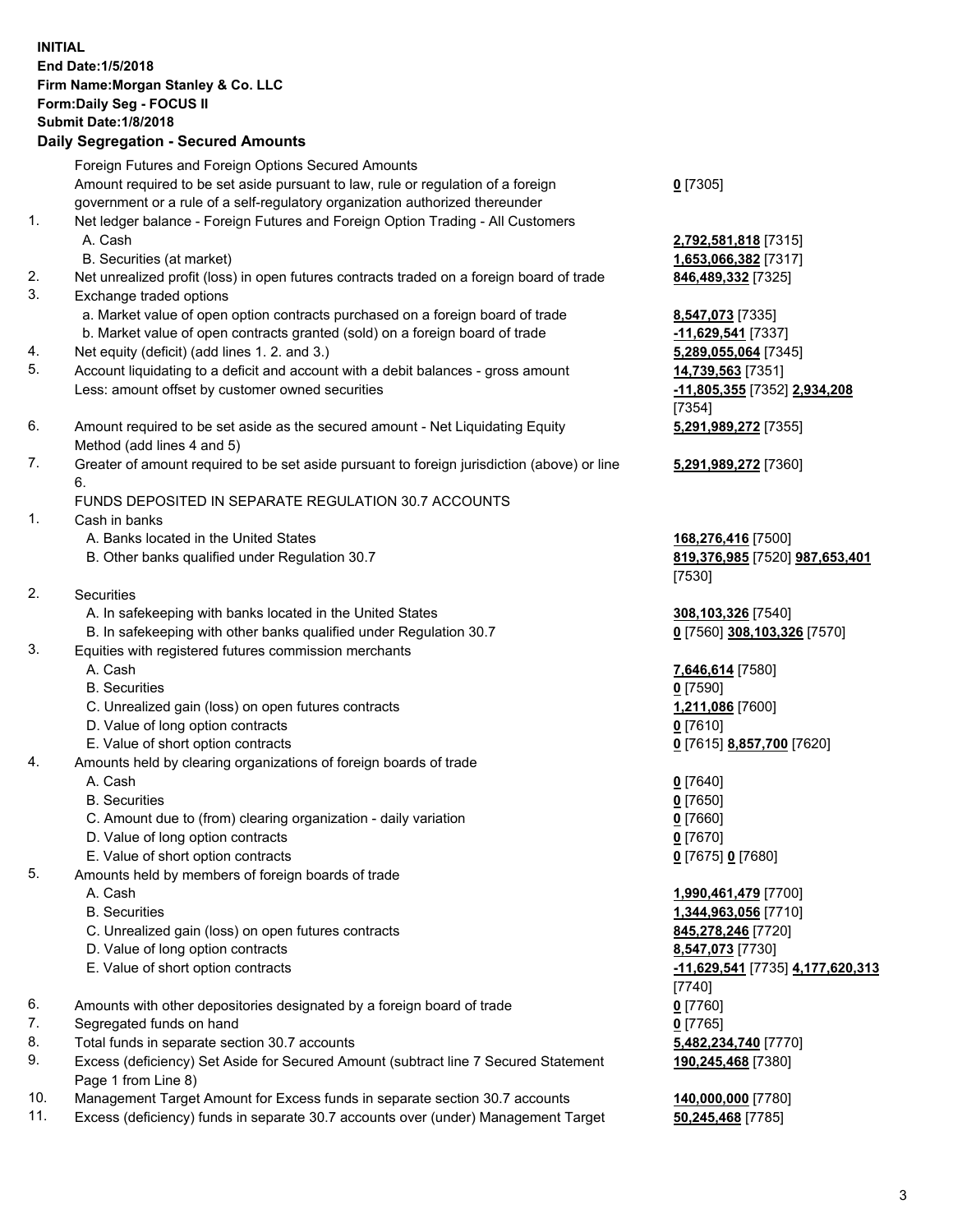**INITIAL End Date:1/5/2018 Firm Name:Morgan Stanley & Co. LLC Form:Daily Seg - FOCUS II Submit Date:1/8/2018 Daily Segregation - Segregation Statement** SEGREGATION REQUIREMENTS(Section 4d(2) of the CEAct) 1. Net ledger balance A. Cash **7,721,372,416** [7010] B. Securities (at market) **4,725,068,794** [7020] 2. Net unrealized profit (loss) in open futures contracts traded on a contract market **1,699,675,286** [7030] 3. Exchange traded options A. Add market value of open option contracts purchased on a contract market **307,350,886** [7032] B. Deduct market value of open option contracts granted (sold) on a contract market **-429,521,540** [7033] 4. Net equity (deficit) (add lines 1, 2 and 3) **14,023,945,842** [7040] 5. Accounts liquidating to a deficit and accounts with debit balances - gross amount **300,655,671** [7045] Less: amount offset by customer securities **-237,954,312** [7047] **62,701,359** [7050] 6. Amount required to be segregated (add lines 4 and 5) **14,086,647,201** [7060] FUNDS IN SEGREGATED ACCOUNTS 7. Deposited in segregated funds bank accounts A. Cash **4,071,717,624** [7070] B. Securities representing investments of customers' funds (at market) **0** [7080] C. Securities held for particular customers or option customers in lieu of cash (at market) **1,207,971,292** [7090] 8. Margins on deposit with derivatives clearing organizations of contract markets A. Cash **5,632,616,945** [7100] B. Securities representing investments of customers' funds (at market) **0** [7110] C. Securities held for particular customers or option customers in lieu of cash (at market) **3,517,097,502** [7120] 9. Net settlement from (to) derivatives clearing organizations of contract markets **109,349,094** [7130] 10. Exchange traded options A. Value of open long option contracts **307,350,886** [7132] B. Value of open short option contracts **-429,521,540** [7133] 11. Net equities with other FCMs A. Net liquidating equity **5,729,940** [7140] B. Securities representing investments of customers' funds (at market) **0** [7160] C. Securities held for particular customers or option customers in lieu of cash (at market) **0** [7170] 12. Segregated funds on hand **0** [7150] 13. Total amount in segregation (add lines 7 through 12) **14,422,311,743** [7180] 14. Excess (deficiency) funds in segregation (subtract line 6 from line 13) **335,664,542** [7190]

- 15. Management Target Amount for Excess funds in segregation **285,000,000** [7194]
- 16. Excess (deficiency) funds in segregation over (under) Management Target Amount Excess

**50,664,542** [7198]